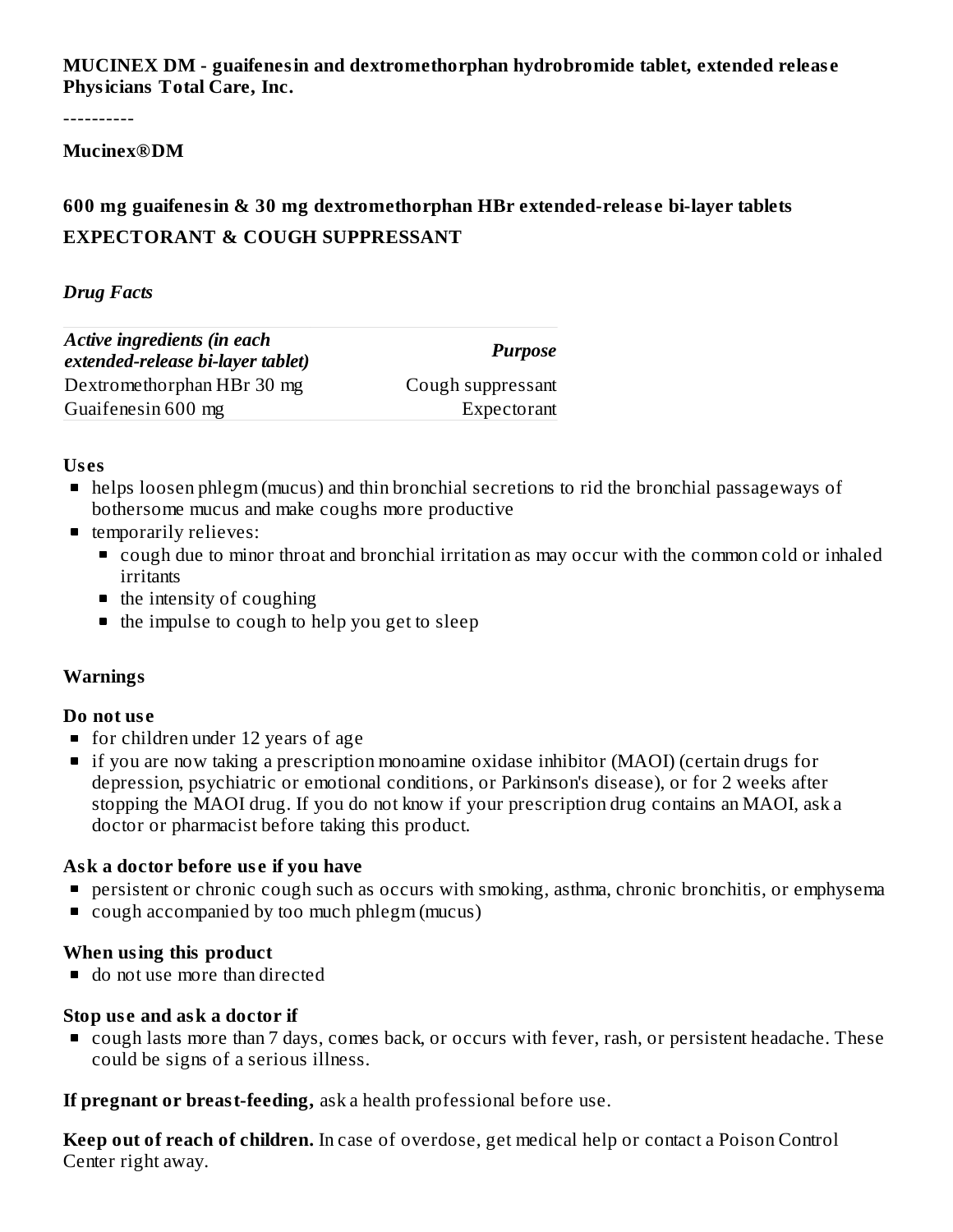#### **Directions**

- $\blacksquare$  do not crush, chew, or break tablet
- $\blacksquare$  take with a full glass of water
- $\blacksquare$  this product can be administered without regard for timing of meals
- dults and children 12 years and older: 1 or 2 tablets every 12 hours; not more than 4 tablets in 24 hours
- children under 12 years of age: do not use

## **Other information**

- tamper evident: do not use if carton is open or if printed seal on blister is broken or missing
- store at 20-25 $\mathrm{^{\circ}C}$  (68-77 $\mathrm{^{\circ}F}$ )

## **Inactive ingredients**

carbomer 934P, NF; D&C yellow #10 aluminum lake; hypromellose, USP; magnesium stearate, NF; microcrystalline cellulose, NF; sodium starch glycolate, NF

Distributed by: Reckitt Benckiser Inc. Parsippany, NJ 07054-0224 ©RBI 2009

Relabeling of "Additional Barcode" by: Physicians Total Care, Inc. Tulsa, OK 74146

## **PRINCIPAL DISPLAY PANEL - 600 mg Carton**

NDC 54868-5853-0

#### **Mucinex®DM**

**600 mg guaifenesin & 30 mg dextromethorphan HBr extended-releas e bi-layer tablets**

#### **EXPECTORANT & COUGH SUPPRESSANT**

#### 12 HOUR

NEW LOOK-SAME RELIEF

**Thins And Loos ens Mucus**

**Controls Cough**

**20** EXTENDED-RELEASE BI-LAYER TABLETS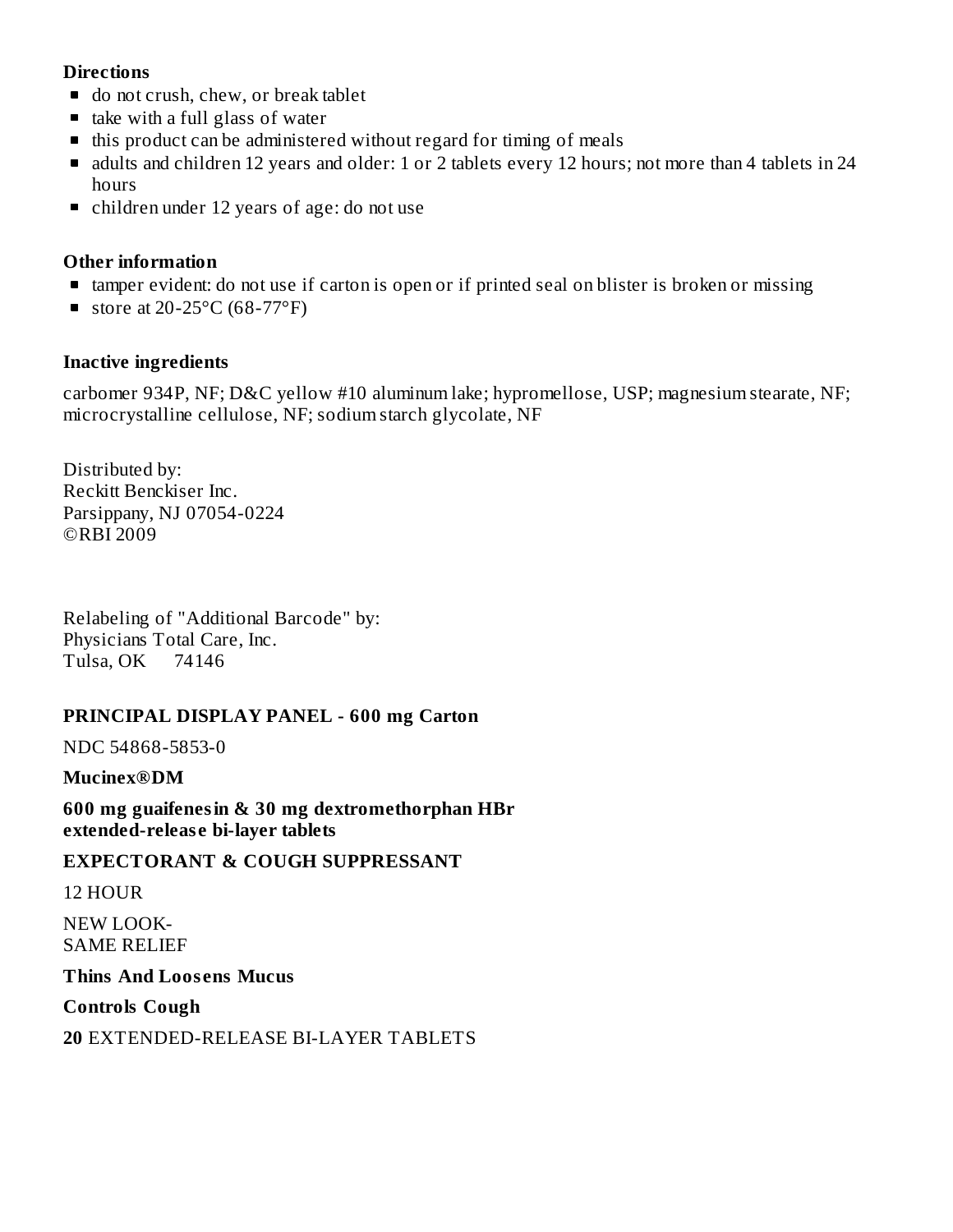| PHYSICIANS TOTAL CARE<br>DIST. BY:<br>THE SA, OK 74146 |
|--------------------------------------------------------|
| NDC 54868-5835-0                                       |
| LOVENOX 100MG/1ML (1.0ML PFS)                          |
| 0000 EXP. DATE 01/60<br>LOT #                          |
| SANDET-AUENTIS II S. LLC<br>CELIATER N.I REERZ         |
|                                                        |
| 58350100000                                            |

# **MUCINEX DM**

 $\mathbf 1$ 

guaifenesin and dextromethorphan hydrobromide tablet, extended release

 $10\,$  in  $1\,\mathrm{BLISTER}$  PACK

|                                                                                      | <b>Product Information</b>             |                                                                       |               |                                                  |  |                             |                                                |                           |        |          |
|--------------------------------------------------------------------------------------|----------------------------------------|-----------------------------------------------------------------------|---------------|--------------------------------------------------|--|-----------------------------|------------------------------------------------|---------------------------|--------|----------|
|                                                                                      | Product Type                           | HUMAN OTC DRUG<br>Item Code (Source)<br>NDC:54868-5853(NDC:63824-056) |               |                                                  |  |                             |                                                |                           |        |          |
|                                                                                      | <b>Route of Administration</b>         |                                                                       |               | ORAL                                             |  |                             |                                                |                           |        |          |
|                                                                                      |                                        |                                                                       |               |                                                  |  |                             |                                                |                           |        |          |
|                                                                                      |                                        |                                                                       |               |                                                  |  |                             |                                                |                           |        |          |
|                                                                                      | <b>Active Ingredient/Active Moiety</b> |                                                                       |               |                                                  |  |                             |                                                |                           |        |          |
|                                                                                      |                                        |                                                                       |               | <b>Ingredient Name</b>                           |  |                             | <b>Basis of Strength</b>                       |                           |        | Strength |
| GUAIFENESIN (UNII: 495W7451VQ) (GUAIFENESIN - UNII:495W7451VQ)<br><b>GUAIFENESIN</b> |                                        |                                                                       |               |                                                  |  |                             |                                                |                           | 600 mg |          |
|                                                                                      | (DEXTROMETHORPHAN - UNII:7355X3ROTS)   |                                                                       |               | DEXTROMETHORPHAN HYDROBROMIDE (UNII: 9D2RTI9KYH) |  |                             | <b>DEXTROMETHORPHAN</b><br><b>HYDROBROMIDE</b> |                           |        | $30$ mg  |
|                                                                                      |                                        |                                                                       |               |                                                  |  |                             |                                                |                           |        |          |
|                                                                                      |                                        |                                                                       |               |                                                  |  |                             |                                                |                           |        |          |
| <b>Inactive Ingredients</b>                                                          |                                        |                                                                       |               |                                                  |  |                             |                                                |                           |        |          |
|                                                                                      |                                        |                                                                       |               | <b>Ingredient Name</b>                           |  |                             |                                                |                           |        | Strength |
|                                                                                      | <b>CARBOMER 934 (UNII: Z135WT9208)</b> |                                                                       |               |                                                  |  |                             |                                                |                           |        |          |
|                                                                                      | D&C YELLOW NO. 10 (UNII: 35SW5USQ3G)   |                                                                       |               |                                                  |  |                             |                                                |                           |        |          |
|                                                                                      | HYPROMELLOSE (UNII: 3NXW29V3WO)        |                                                                       |               |                                                  |  |                             |                                                |                           |        |          |
|                                                                                      | MAGNESIUM STEARATE (UNII: 70097M6I30)  |                                                                       |               |                                                  |  |                             |                                                |                           |        |          |
|                                                                                      |                                        |                                                                       |               | CELLULOSE, MICRO CRYSTALLINE (UNII: OP1R32D61U)  |  |                             |                                                |                           |        |          |
| SO DIUM STARCH GLYCOLATE TYPE A POTATO (UNII: 5856J3G2A2)                            |                                        |                                                                       |               |                                                  |  |                             |                                                |                           |        |          |
|                                                                                      |                                        |                                                                       |               |                                                  |  |                             |                                                |                           |        |          |
|                                                                                      |                                        |                                                                       |               |                                                  |  |                             |                                                |                           |        |          |
|                                                                                      | <b>Product Characteristics</b>         |                                                                       |               |                                                  |  |                             |                                                |                           |        |          |
| Color<br>white (yellow and white)                                                    |                                        |                                                                       |               | <b>Score</b>                                     |  |                             | no score                                       |                           |        |          |
| <b>OVAL</b><br><b>Shape</b>                                                          |                                        |                                                                       | <b>Size</b>   | $16 \,\mathrm{mm}$                               |  |                             |                                                |                           |        |          |
| Flavor<br><b>Imprint Code</b>                                                        |                                        |                                                                       | Mucinex;600   |                                                  |  |                             |                                                |                           |        |          |
| <b>Contains</b>                                                                      |                                        |                                                                       |               |                                                  |  |                             |                                                |                           |        |          |
|                                                                                      |                                        |                                                                       |               |                                                  |  |                             |                                                |                           |        |          |
|                                                                                      | Packaging                              |                                                                       |               |                                                  |  |                             |                                                |                           |        |          |
| #                                                                                    | <b>Item Code</b>                       |                                                                       |               | <b>Package Description</b>                       |  | <b>Marketing Start Date</b> |                                                | <b>Marketing End Date</b> |        |          |
|                                                                                      | 1 NDC:54868-5853-0                     |                                                                       | 2 in 1 CARTON |                                                  |  |                             |                                                |                           |        |          |